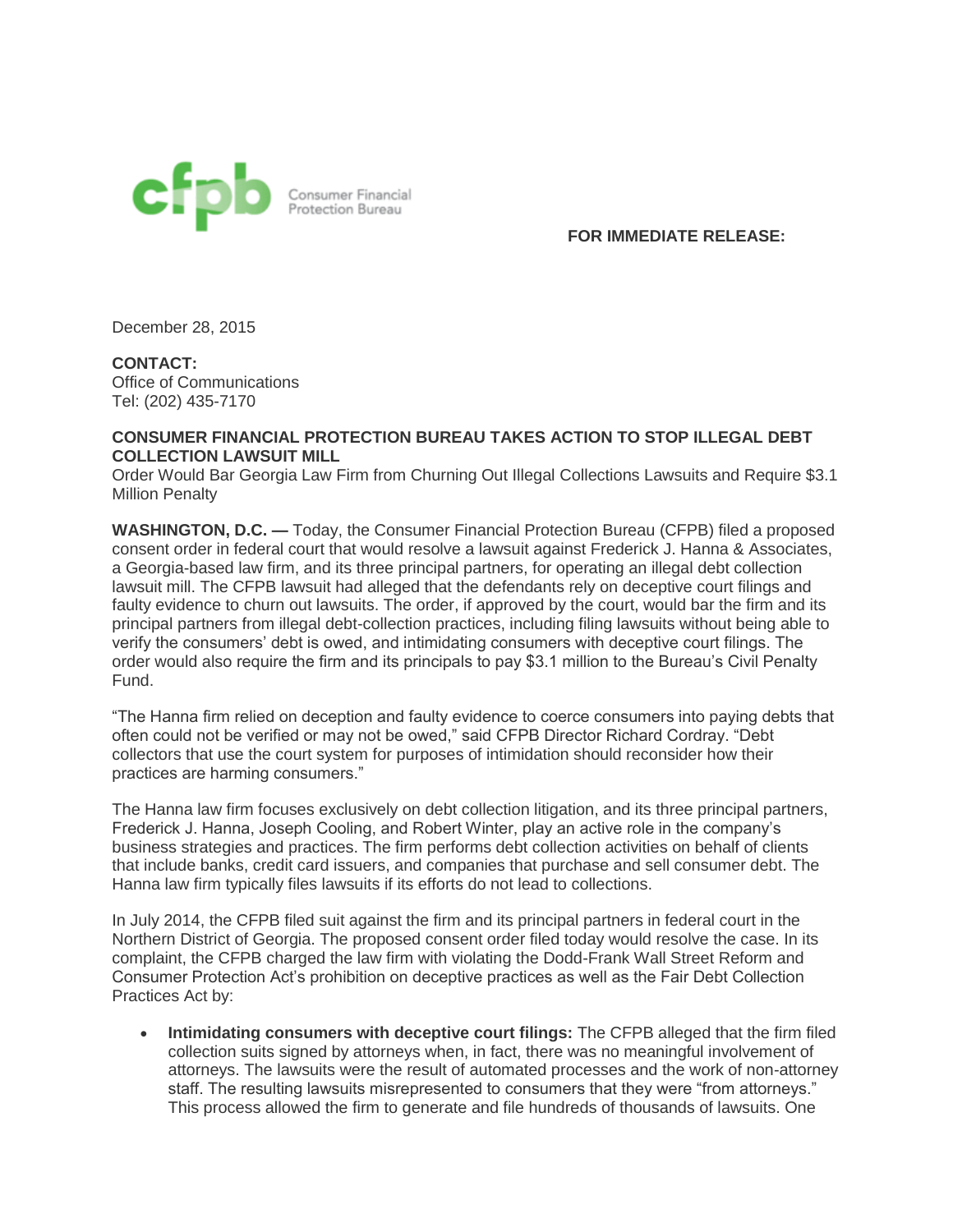attorney at the firm, for example, signed over 130,000 debt collection lawsuits over a twoyear period.

 **Introducing faulty or unsubstantiated evidence:** The CFPB alleged that the firm used sworn statements from its clients attesting to details about consumer debts to support its lawsuits. The firm filed these statements with the court even though in some cases the signers could not possibly have known the details they were attesting to. In a substantial number of cases, when challenged, the firm dismissed lawsuits. Between 2009 and 2014, the firm dismissed over 40,000 suits in Georgia alone, and the CFPB believes it did so frequently because it could not substantiate its allegations.

## **Enforcement Action**

Under the Dodd-Frank Act, the CFPB has the authority to take action against institutions or individuals engaging in unfair, deceptive, or abusive acts or practices, or that otherwise violate federal consumer financial laws. The CFPB's proposed order, if approved by the court, would:

- **End illegal collection and intimidation tactics:** The Hanna law firm and its principal partners would be prohibited from filing lawsuits or threatening to sue to enforce debts unless they have specific documents and information showing the debt is accurate and enforceable.
- **Clean up attorney practices:** Under the proposed order, the Hanna law firm and its partners would be prohibited from filing or threatening lawsuits unless they or their attorneys have reviewed specific documentation related to the consumer's debt. The law firm would also be required to create a record of that review.
- **Prohibit deceptive court filings:** The CFPB alleged that the firm files sworn statements from its clients with the court even though in some cases the signers could not possibly know the details they are attesting to. Under the proposed order, the defendants would not be permitted to use affidavits as evidence to collect debts unless the statements specifically and accurately describe the signer's knowledge of the facts and the documents attached.
- **Pay a \$3.1 million penalty**: The firm and its principal partners would be jointly required to pay a \$3.1 million penalty to the CFPB's Civil Penalty Fund.

This action is part of the Bureau's work to address illegal debt collection practices across the consumer financial marketplace, including companies who sell, buy, and collect debt. For instance, in separate enforcement actions, the CFPB has ordered three of the Hanna law firm's clients, JPMorgan Chase, Portfolio Recovery Associates, and Encore Capital Group, to overhaul their debt collection practices and to refund millions to harmed consumers. The Bureau will continue working to ensure all players in the collections market treat consumers fairly.

## **The proposed consent order filed today can be found at:**

**[http://files.consumerfinance.gov/f/201512\\_cfpb\\_proposed-stipulated-final-judgment-and](http://links.govdelivery.com/track?type=click&enid=ZWFzPTEmbWFpbGluZ2lkPTIwMTUxMjI4LjUzMjE3NDgxJm1lc3NhZ2VpZD1NREItUFJELUJVTC0yMDE1MTIyOC41MzIxNzQ4MSZkYXRhYmFzZWlkPTEwMDEmc2VyaWFsPTE3MjQzNDYxJmVtYWlsaWQ9dGJhdWVyQGluc2lkZWFybS5jb20mdXNlcmlkPXRiYXVlckBpbnNpZGVhcm0uY29tJmZsPSZleHRyYT1NdWx0aXZhcmlhdGVJZD0mJiY=&&&100&&&http://files.consumerfinance.gov/f/201512_cfpb_proposed-stipulated-final-judgment-and-order-hanna-frederick-j-hanna.pdf)[order-hanna-frederick-j-hanna.pdf](http://links.govdelivery.com/track?type=click&enid=ZWFzPTEmbWFpbGluZ2lkPTIwMTUxMjI4LjUzMjE3NDgxJm1lc3NhZ2VpZD1NREItUFJELUJVTC0yMDE1MTIyOC41MzIxNzQ4MSZkYXRhYmFzZWlkPTEwMDEmc2VyaWFsPTE3MjQzNDYxJmVtYWlsaWQ9dGJhdWVyQGluc2lkZWFybS5jb20mdXNlcmlkPXRiYXVlckBpbnNpZGVhcm0uY29tJmZsPSZleHRyYT1NdWx0aXZhcmlhdGVJZD0mJiY=&&&100&&&http://files.consumerfinance.gov/f/201512_cfpb_proposed-stipulated-final-judgment-and-order-hanna-frederick-j-hanna.pdf)**

## **The CFPB's complaint in the lawsuit can be found at: [http://files.consumerfinance.gov/f/201407\\_cfpb\\_complaint\\_hanna.pdf](http://links.govdelivery.com/track?type=click&enid=ZWFzPTEmbWFpbGluZ2lkPTIwMTUxMjI4LjUzMjE3NDgxJm1lc3NhZ2VpZD1NREItUFJELUJVTC0yMDE1MTIyOC41MzIxNzQ4MSZkYXRhYmFzZWlkPTEwMDEmc2VyaWFsPTE3MjQzNDYxJmVtYWlsaWQ9dGJhdWVyQGluc2lkZWFybS5jb20mdXNlcmlkPXRiYXVlckBpbnNpZGVhcm0uY29tJmZsPSZleHRyYT1NdWx0aXZhcmlhdGVJZD0mJiY=&&&101&&&http://files.consumerfinance.gov/f/201407_cfpb_complaint_hanna.pdf)**

The proposed consent order filed today follows an earlier court order issued in July 2015 that rejected the defendants' motion to dismiss the case. Among other things, that court ruling held that attorneys have an obligation to meaningfully review the facts of a lawsuit before filing it and that the CFPB has the authority to take action against attorneys engaged in illegal consumer debt-collection practices.